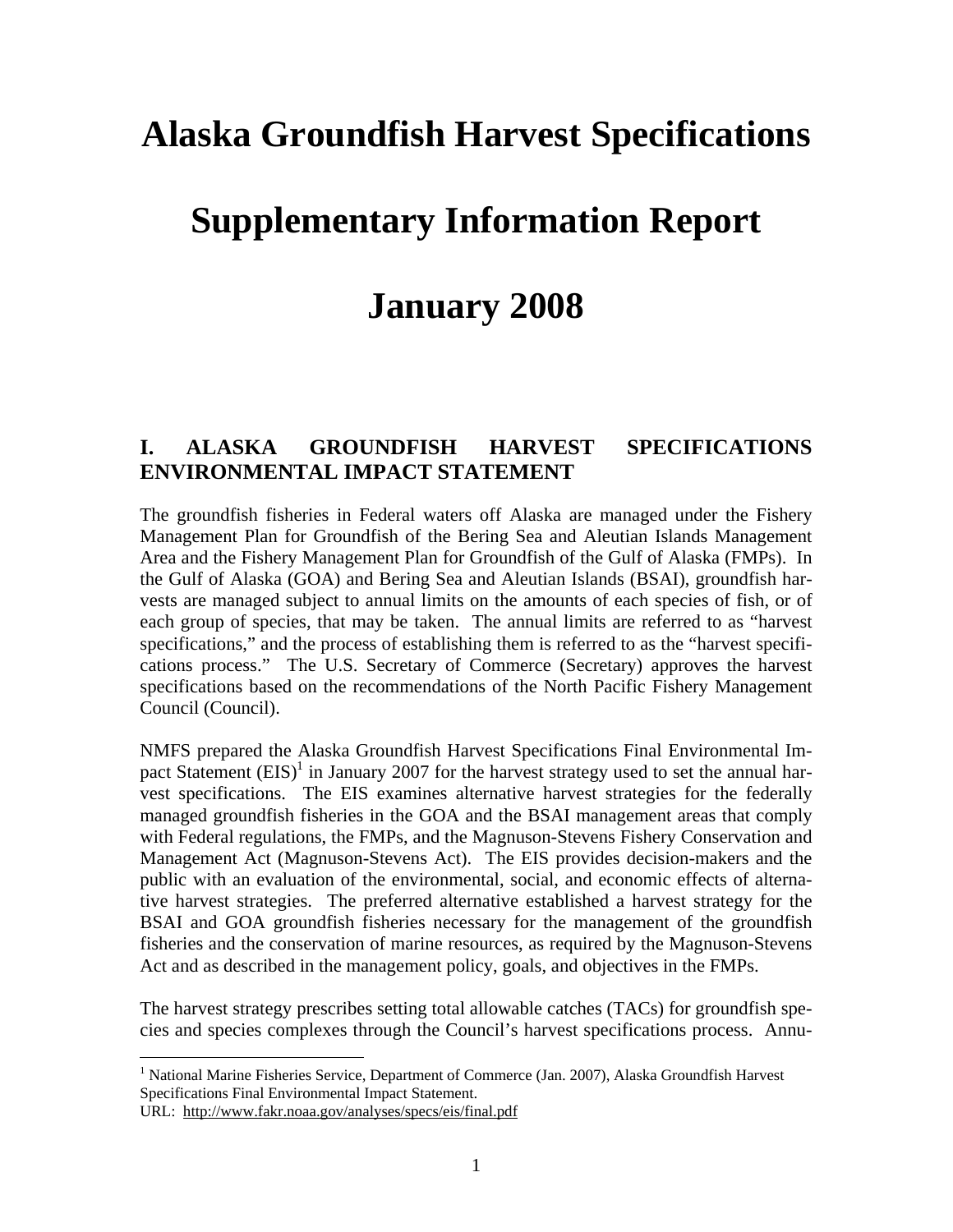catch (ABCs) limits for each species or species group for specified management areas. ally, the harvest strategy is applied to the best available scientific information to derive annual harvest specifications, which include TACs and prohibited species catch (PSC) limits. The Council's Groundfish Plan Teams and Scientific and Statistical Committee use stock assessments to calculate biomass, overfishing levels, and acceptable biological Overfishing levels and ABCs provide the foundation for the Council and NMFS to delight of the requirements of the FMPs. The TACs recommended by the Council are either at or below the ABCs. The sum of the TACs for each area is constrained by the opvelop the TACs. Overfishing levels and ABC amounts reflect fishery science, applied in timum yield established for that area.

incomes to the fishing, fish processing, and support industries; supports sustainable fish-The harvest strategy provides for orderly and controlled commercial fishing for groundfish (including Community Development Quota (CDQ) fishing); promotes sustainable ing communities; and provides steady supply of fish products to consumers. The harvest strategy balances groundfish harvest in the fishing year with ecosystem needs such as non-target fish stocks, marine mammals, seabirds, and habitat.

## **II. PURPOSE OF THIS SUPPLEMENTAL INFORMATION REPORT**

if (1) the agency makes substantial changes in the proposed action that are relevant to en-This supplemental information report evaluates the need to prepare a Supplemental EIS (SEIS) for the 2008/2009 groundfish harvest specifications. An SEIS should be prepared vironmental concerns, or (2) significant new circumstances or information exists relevant to environmental concerns and bearing on the proposed action or its impacts (40 CFR  $1502.9(c)(1)$ ).

This report analyzes the information contained in the Council's 2007 Stock Assessment and Fishery Evaluation (SAFE) reports and information available to NMFS and the Council to determine whether an SEIS should be prepared. Appendices A and B contain the SAFE reports, which represent the best available information for the harvest specifi cations. Appendix C contains the ecosystem considerations report for the SAFE reports. Appendix D contains the economic status report for the SAFE reports.

Not every change requires an SEIS; only those changes that cause effects which are sigthe other hand, if a subsequent related Federal action occurs, and new information indisignificant manner or to a significant extent not already considered, an SEIS must be prenificantly different from those already studied require supplementary consideration. *Davis v. Latschar*, 202 F.3d 359, 369 (D.C. Cir. 2000). The Supreme Court explained in *Marsh v. Oregon Natural Resources Council*, 490 U.S. 360, 373 (1989), that "an agency need not supplement an EIS every time new information comes to light after the EIS is finalized. To require otherwise would render agency decisionmaking intractable." On cates that that subsequent action will affect the quality of the human environment in a pared. *Marsh*, 490 U.S. at 374.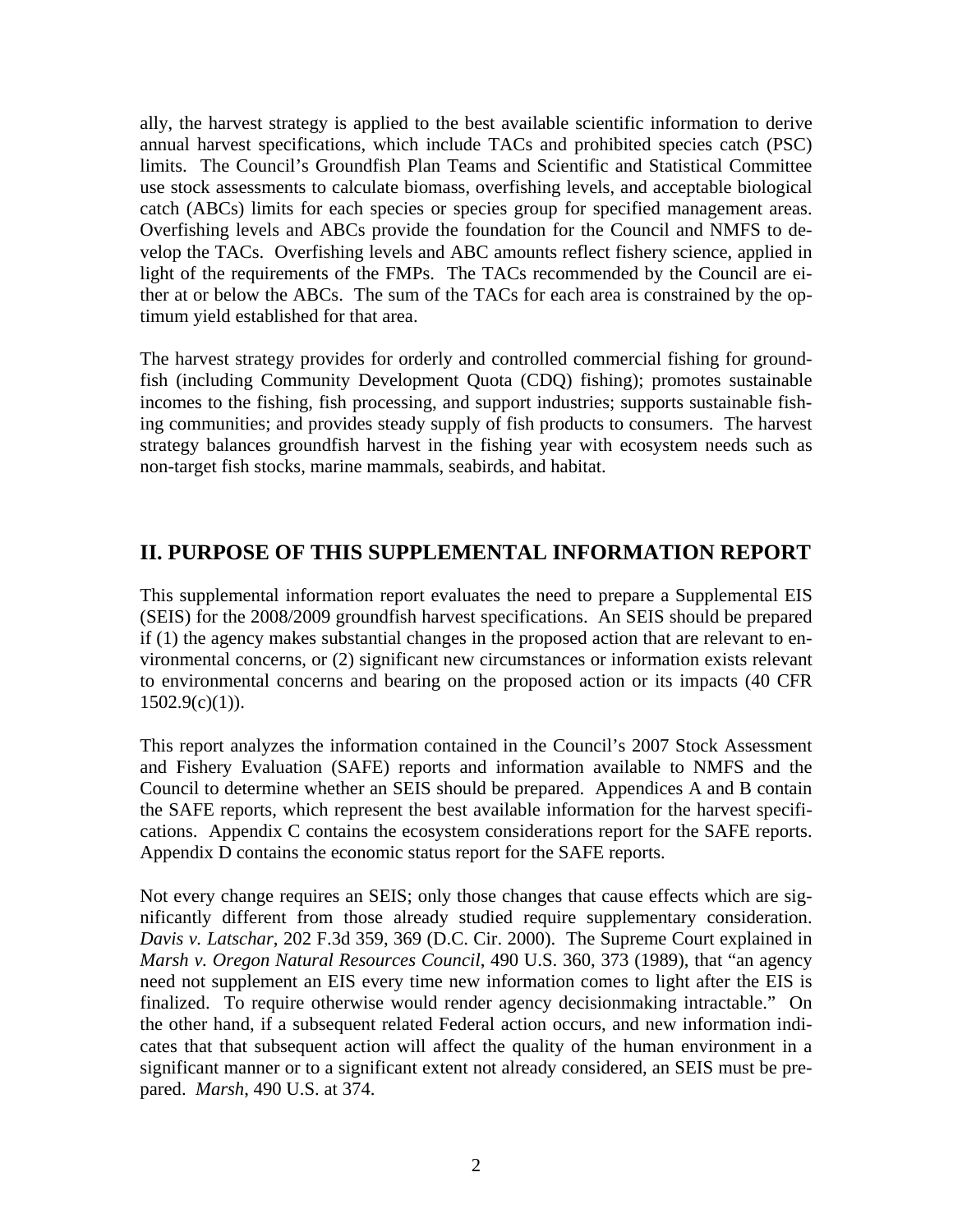The following three sections discuss each of the considerations for an SEIS: changes in the action; new information; and new circumstances.

## **III. CHANGES TO THE PROPOSED ACTION**

No changes to the proposed action have occurred. The 2008/2009 harvest specifications do not constitute a change in the proposed action. The proposed action was a harvest strategy that provides for the annual determination of the harvest specifications based on new information developed through the harvest specifications process. The 2008/2009 harvest specifications are consistent with the preferred alternative harvest strategy analyzed in the EIS because they were set through the harvest specifications process, are within the optimum yield established for the BSAI or GOA, and do not exceed the ABC for any single species or species complex. The harvest specification process and the en vironmental consequences of the selected harvest strategy are fully described in the EIS.

the Federal Register on December 6, 2007 (72 FR 68810 and 72 FR 68833, respectively). The proposed 2008/2009 harvest specifications for the BSAI and GOA were published in The Council took final action to recommend final harvest specifications at its December 2007 meeting. NMFS is scheduled to publish the Federal Register notice announcing the final harvest specifications in mid-February.

## **IV. NEW INFORMATION RELEVANT TO ENVIRONMENTAL CONCERNS AND BEARING ON THE PROPOSED ACTION OR ITS IMPACTS**

must analyze whether they are significant to the analysis of the proposed action. The pri-The second part of the inquiry to determine whether an SEIS is required involves a twostep process. First, one must identify new information or circumstances, and second, one mary sources of new information directly related to the action and its impacts are the 2007 BSAI and GOA SAFE reports, which include NMFS's annual Eastern Bering Sea trawl survey results, information on previous fishery performance, and subsequent stock assessments. NMFS's Guidelines for Fishery Management Plans require that a SAFE report be prepared and reviewed annually for each FMP. The FMPs require that a draft of the SAFE report be produced each year in time for the December Council meeting.

past, present, and possible future condition of the stocks, marine ecosystems, and fisher-- changes in the resource, marine ecosystems, and fishery over time, and assessing the rela The SAFE reports summarize the best available scientific information concerning the ies that are managed under Federal regulation. They provide information to the Council for determining annual harvest levels from each stock, documenting significant trends or tive success of existing State of Alaska and Federal fishery management programs.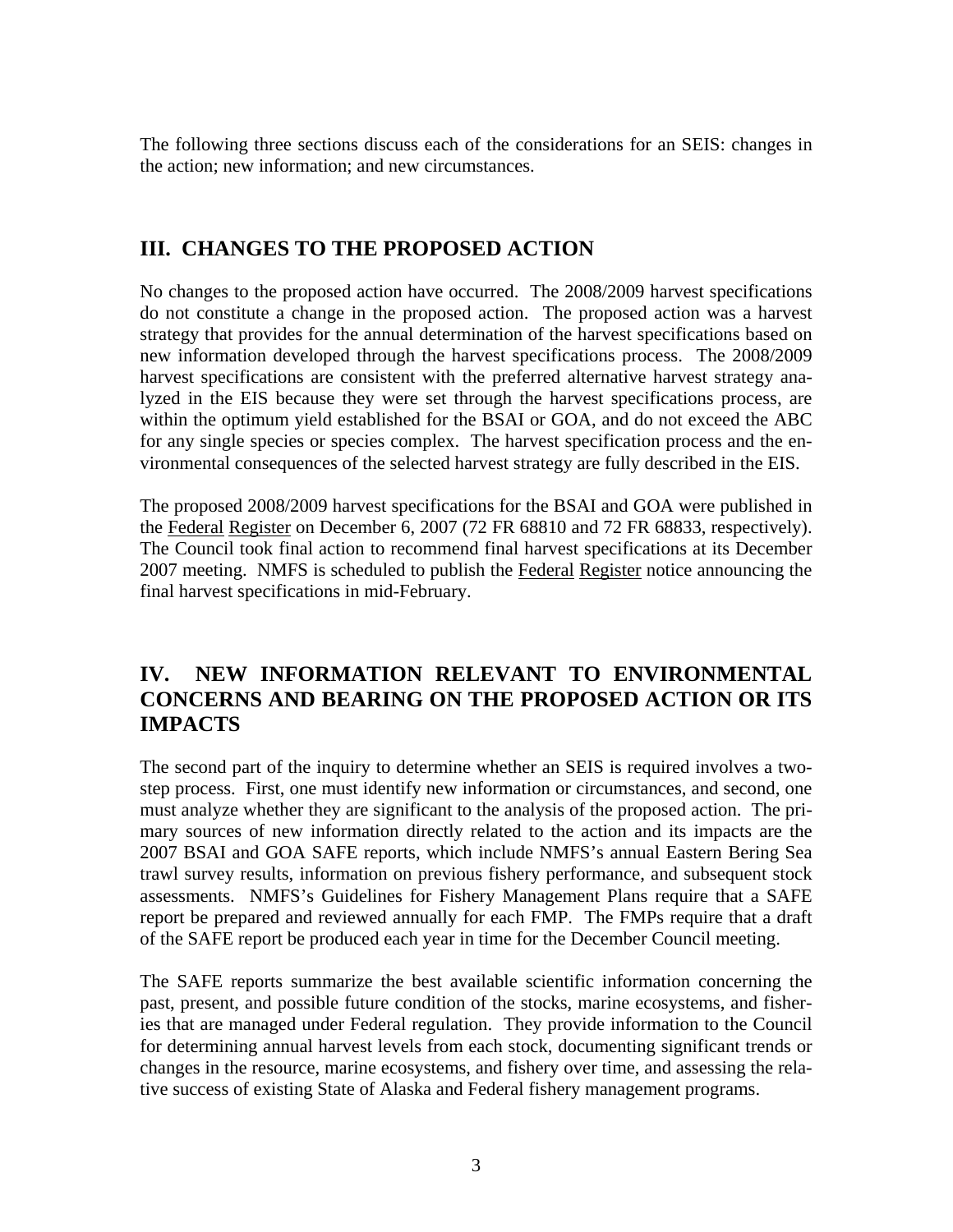The SAFE reports are published in three sections: "Stock Assessment," which comprises the bulk of the present document; "Economic Status of Groundfish Fisheries off Alaska;" and "Ecosystem Considerations." The URLs for these documents are provided in Ap pendices A, B, C, and D.

- Annually, the Council's BSAI Groundfish Plan Team compiles the stock assessment sec tion of the SAFE report for the BSAI groundfish fisheries from chapters contributed by scientists at NMFS Alaska Fisheries Science Center (AFSC). The GOA groundfish Plan Team compiles the SAFE report for GOA groundfish fisheries from chapters contributed by scientists at AFSC and the Alaska Department of Fish and Game (ADF&G).

the latest stock assessment. New or revised stock assessment models are generally pre-Each stock or stock complex is represented in the SAFE report by a chapter containing viewed at the September Plan Team meeting and considered again by the Plan Team at its November meeting for recommending final overfishing level and ABC specifications for the following two fishing years. The SAFE reports include recommendations by the author(s) and Plan Teams for an overfishing level and ABC for each stock and stock complex managed under the FMP.

Team review was based on presentations by ADF&G and AFSC scientists with opportuwas then compiled into the 2007 SAFE reports. The 2007 SAFE reports describe in de-The 2008/2009 harvest specifications are based on the information provided in the 2007 SAFE reports. The Plan Teams met in Seattle from November 13-16, 2007, to review the status of each species or species complex that is managed under each FMP. The Plan nity for public comment and input. The information presented at the Plan Team meetings tail the new information available since the 2006 SAFE reports, including new survey data and new fishery performance information. This new information resulted in new estimations of overfishing levels and ABCs for a number of stocks and stock complexes, as detailed in the SAFE reports.

to appear relatively favorable, although many stocks are declining due to poor recruit-The BSAI and GOA Plan Teams recommendations were forwarded to the North Pacific Fishery Management Council and its Scientific and Statistical Committee and Advisory Panel for consideration and final action in December. The status of the stocks continues ment in recent years. No groundfish stocks is overfished or approaching an overfished condition. Table 1 summarizes noteworthy Plan Team ABC recommendations for 2008 compared to the 2007 ABCs.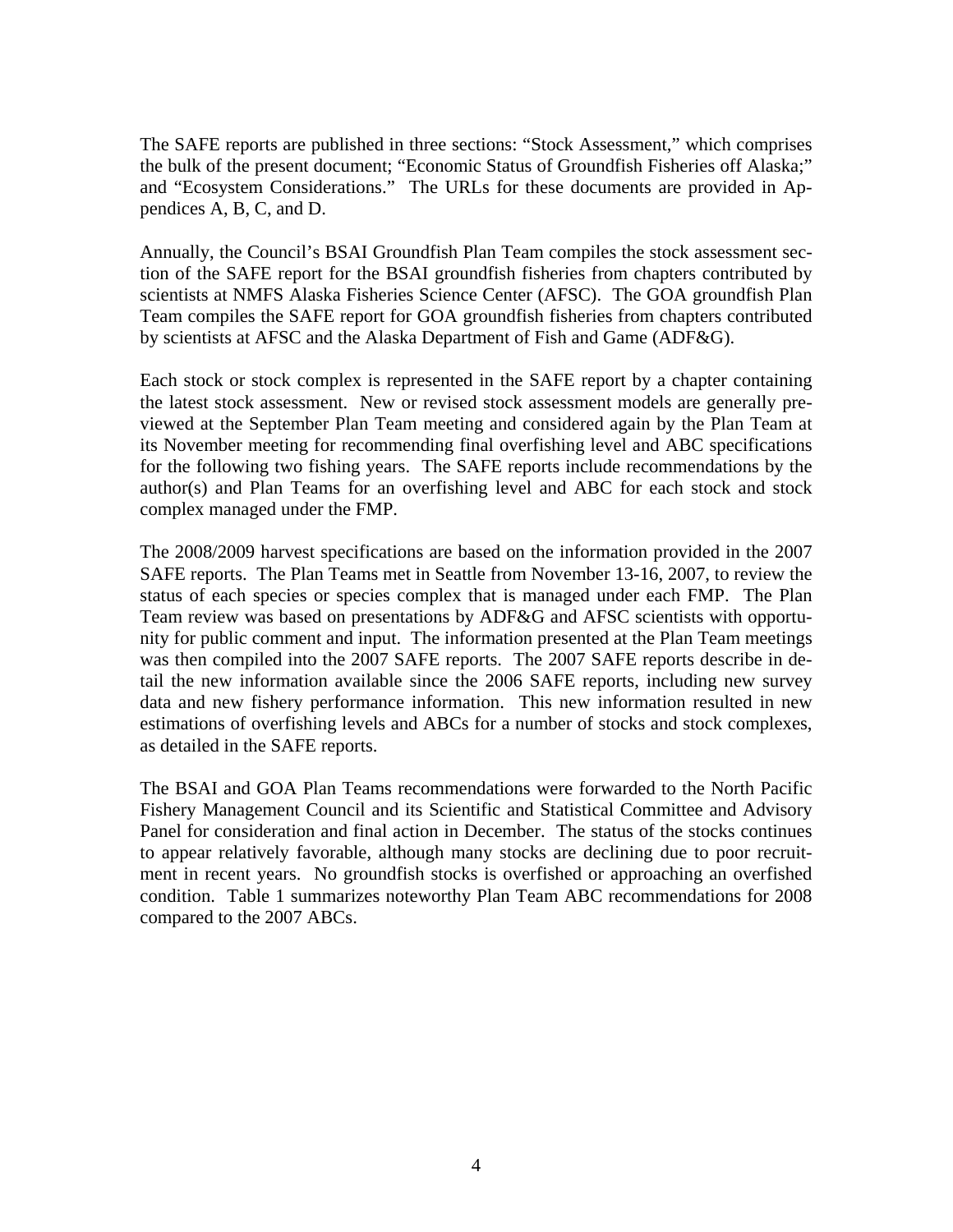**Table 1 Bering Sea and Aleutian Islands and Gulf of Alaska Plan Teams' ABC recommen dations for area total ABCs and ABCs for selected stocks compared to the final 2007 ABCs (in metric tons).** 

| Final 2007 ABC | Plan Team<br>2008 ABC |
|----------------|-----------------------|
| 2,676,000      | 2,440,000             |
| 1,394,000      | 1,000,000             |
| 176,000        | 150,000               |
| 2,980          | 2,860                 |
| 2,810          | 2,440                 |
| 225,000        | 247,500               |
| 198,000        | 300,700               |
| 490,000        | 536,000               |
| 68,307         | 60,180                |
| 68,859         | 66,493                |
| 14,310         | 12,730                |
|                |                       |

The Bering Sea groundfish exploitable biomass is high but declining. According to the 2007 SAFE, the 2008 BSAI total biomass estimate of 16.6 million metric tons (mt) is less than the 2007 estimate of 16.9 million mt. The Plan Team recommended total ABCs of 2,440,000 mt for 2008 and 2,560,000 mt for 2009. These are approximately 236,000 mt and 118,000 mt below the sum of the 2007 ABCs. However, the total ABCs still exceed the 2 million mt optimum yield cap employed by the Council as a conservation measure in setting TACs.

Plan Team ABC recommendations are trending down for gadoids, but generally up for flatfishes. The abundances of Bering Sea pollock and Pacific cod are projected to be below target stock size. The bottom trawl survey biomass estimate for pollock in 2007 was 4.3 million mt, only 87 percent of the long-term mean of the bottom-trawl survey. The 2007 echo-integration survey biomass estimate was 1.88 million mt, only 55 percent of the long-term mean for this survey. Both surveys indicate that the 2006 year class is strong and that the 2005 year class is below average. The biomass estimate from the 2007 bottom trawl survey for Pacific cod of 424,000 mt is an all-time low and down about 18 percent from the 2006 estimate.

The abundances of Aleutian Islands pollock, sablefish, all rockfishes, all flatfishes, and Atka mackerel are projected to be above target stock size.

The GOA Groundfish Plan Team's recommended total ABCs of approximately 536,000 mt for 2008 and 556,000 mt for 2009. These are approximately 46,000 mt and 66,000 mt above the sum of the 2007 ABCs and within the optimum yield range of 116,000 mt and 800,000 mt established for the GOA.

The abundances of rex sole, Dover sole, flathead sole, arrowtooth flounder, Pacific ocean perch, rougheye rockfish, northern rockfish, and dusky rockfish are above target stock size. The Plan Team's ABC recommendations for 2008 are higher than in 2007 for arrowtooth flounder (23 percent), flathead sole (14 percent), Pacific ocean perch (2 percent), rougheye rockfish (30 percent). The Plan Team's ABC recommendations for 2008 are lower than in 2007 for northern rockfish (8 percent).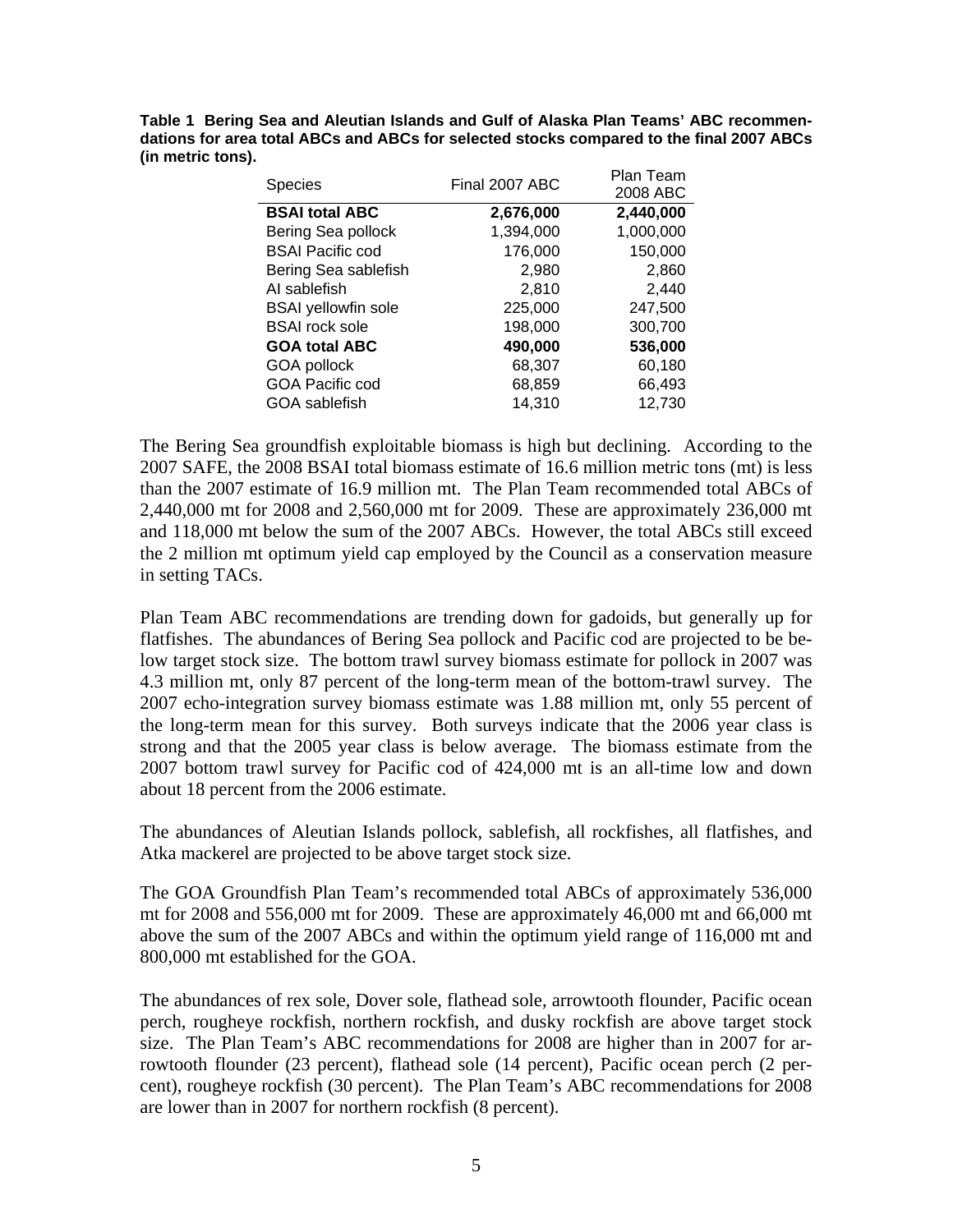The abundances of pollock and sablefish are below target stock size. The Plan Team's ABC recommendations for 2008 are lower than in 2007 for pollock (12 percent) and sablefish (11 percent).

The target biomass levels for other deep-water flatfish, shallow-water flatfish, shortraker rockfish, demersal shelf rockfish, other pelagic shelf rockfish, other slope rockfish, thornyhead rockfish, Atka mackerel, and skates are unknown. The Plan Team's ABC recommendations for 2008 are higher than in 2007 for deep-water flatfish (2 percent), shallow-water flatfish (19 percent), shortraker rockfish (6 percent), other slope rockfish (3 percent), and other skates (30 percent). The Plan Team's ABC recommendations for 2008 are lower than in 2007 for pelagic shelf rockfish (6 percent), demersal shelf rockfish (7 percent), thornyhead rockfish (18 percent), and big skates (6 percent).

The status of Pacific cod is unknown based on the present stock assessment. However, in 2006 it was estimated to be above the  $B_{40\%}$  target level. The GOA Plan Team did not review a new assessment for Pacific cod and made overfishing level and ABC recommendations for Pacific cod based on a tier 5 using the latest estimates of biomass and natural mortality. The Plan Team's ABC recommendations for 2008 are 3 percent lower than in 2007 Pacific cod.

 mining TACs. The Council recommended TAC levels at or below acceptable biological - overfishing level and ABC recommendations and either confirmed the Plan Team rec and economic factors, were considered by the Advisory Panel and the Council in deter-From this information, the Council recommended the 2008/2009 harvest specifications in December. The Scientific and Statistical Committee reviewed the SAFE reports and the ommendations or developed its own. The ABC recommendations, together with social catch amounts. Of particular note are the Council's recommended decrease in the Bering Sea pollock TAC and increases to the BSAI flatfish TACs. The Region will publish these TAC specification recommendations in the Federal Register in February or March 2008.

- changes in species abundance would be used in the setting of the annual harvest specifi used to set the 2008/2009 harvest specifications is not significant relative to the environ-The preferred harvest strategy analyzed in the EIS anticipated that new information on cations. It is a flexible process designed to adjust to such fluctuations. The information mental impacts analyzed in the EIS: it raises no new environmental concerns significantly different from those previously analyzed in the EIS. Thus, the new information available is not of a scale and scope that require an SEIS.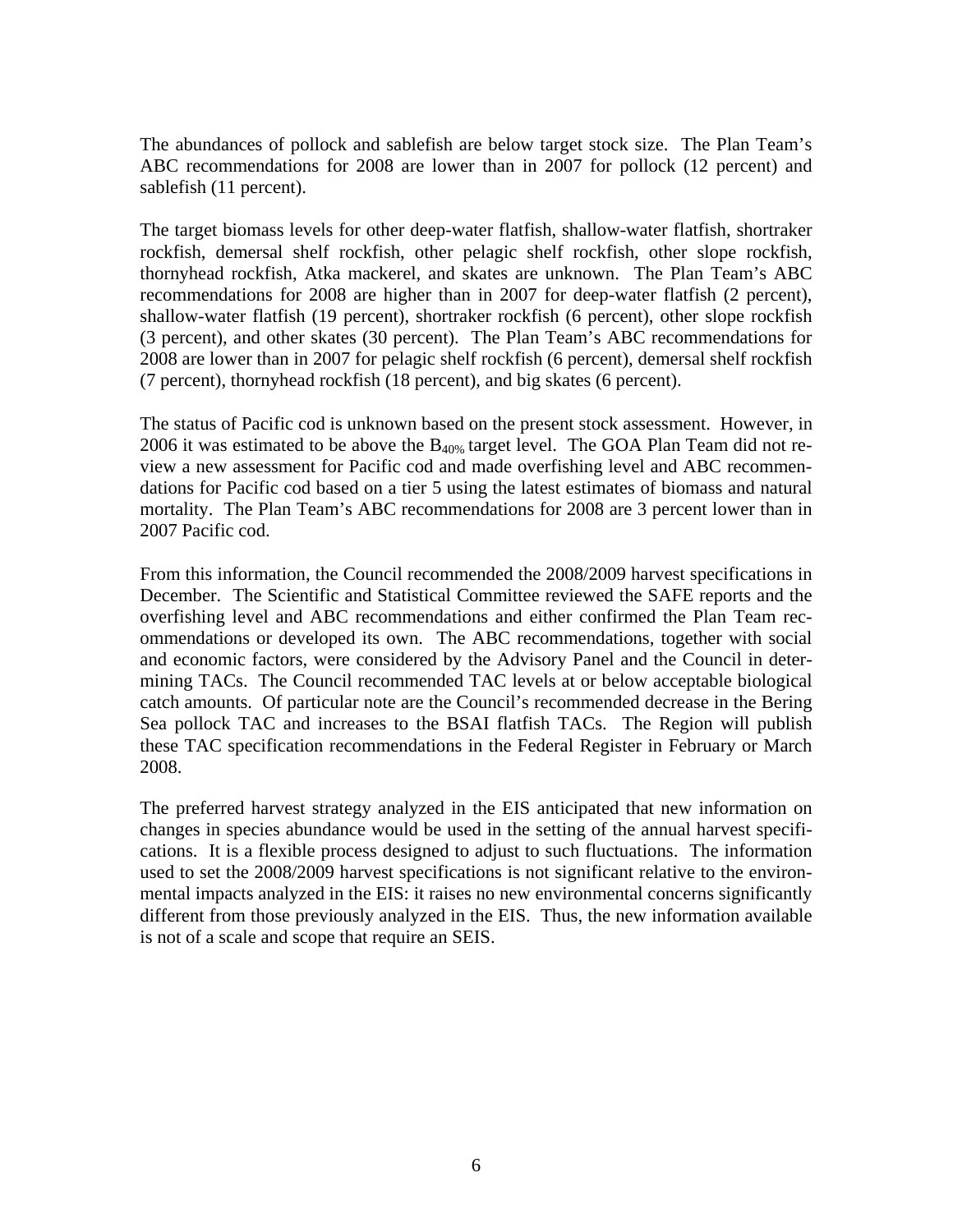## **V. NEW CIRCUMSTANCES RELEVANT TO ENVIRONMENTAL CONCERNS AND BEARING ON THE PROPOSED ACTION OR ITS IMPACTS**

Chapter 3 of the EIS identified reasonably foreseeable future actions that may affect the BSAI and GOA groundfish fisheries and the impacts of the fisheries on the environment. For this report, NMFS reviewed these actions to determine whether they occurred in the past year and, if they did occur, whether they would change the analysis in the EIS of the impacts of the harvest strategy on the human environment. In addition, NMFS considered whether other actions not anticipated in the EIS occurred that have a bearing on the harvest strategy or its impacts.

The reasonably foreseeable future actions were grouped in the EIS into the following five categories:

- Ecosystem-sensitive management
- Fishery rationalization
- Traditional management tools
- Actions by other Federal, State, and international agencies
- Private actions

### **Ecosystem-sensitive management**

Ongoing research has increased our understanding of the interactions among ecosystem components. The effects of these interactions on stock assessments are incorporated into the process for setting the overfishing levels and ABCs for the 2008/2009 harvest specifi- (Appendix C). Additionally, the Council completed the Aleutian Islands Fishery Ecosys-- tem Plan and recommended new seabird protection measures and new protection meas ures for Bering Sea Habitat Conservation. This increased role of ecosystem consideracations, as detailed in the ecosystem considerations report for the 2007 SAFE reports tions was analyzed in the EIS and does not change the findings in the EIS concerning the impacts of the harvest strategy on the human environment.

### **Fishery rationalization**

Final rules to implement Amendment 80 and Amendment 85 to the BSAI FMP were published in the Federal Register on September 14, 2007 (72 FR 52668), and September 4, 2007 (72 FR 50788), respectively.

The Amendment 80 Program establishes a limited access privilege program for the non-American Fisheries Act (non-AFA) trawl catcher/processor sector by allocating TAC among several BSAI non-pollock trawl groundfish fishing sectors, and it facilitates the formation of harvesting cooperatives in the non-AFA trawl catcher/processor sector. The Amendment 80 species are Atka mackerel, flathead sole, Pacific cod, rock sole, yellowfin sole, and Aleutian Islands Pacific ocean perch. In order to limit the ability of participants eligible for the Amendment 80 Program to expand their harvest efforts in the GOA, the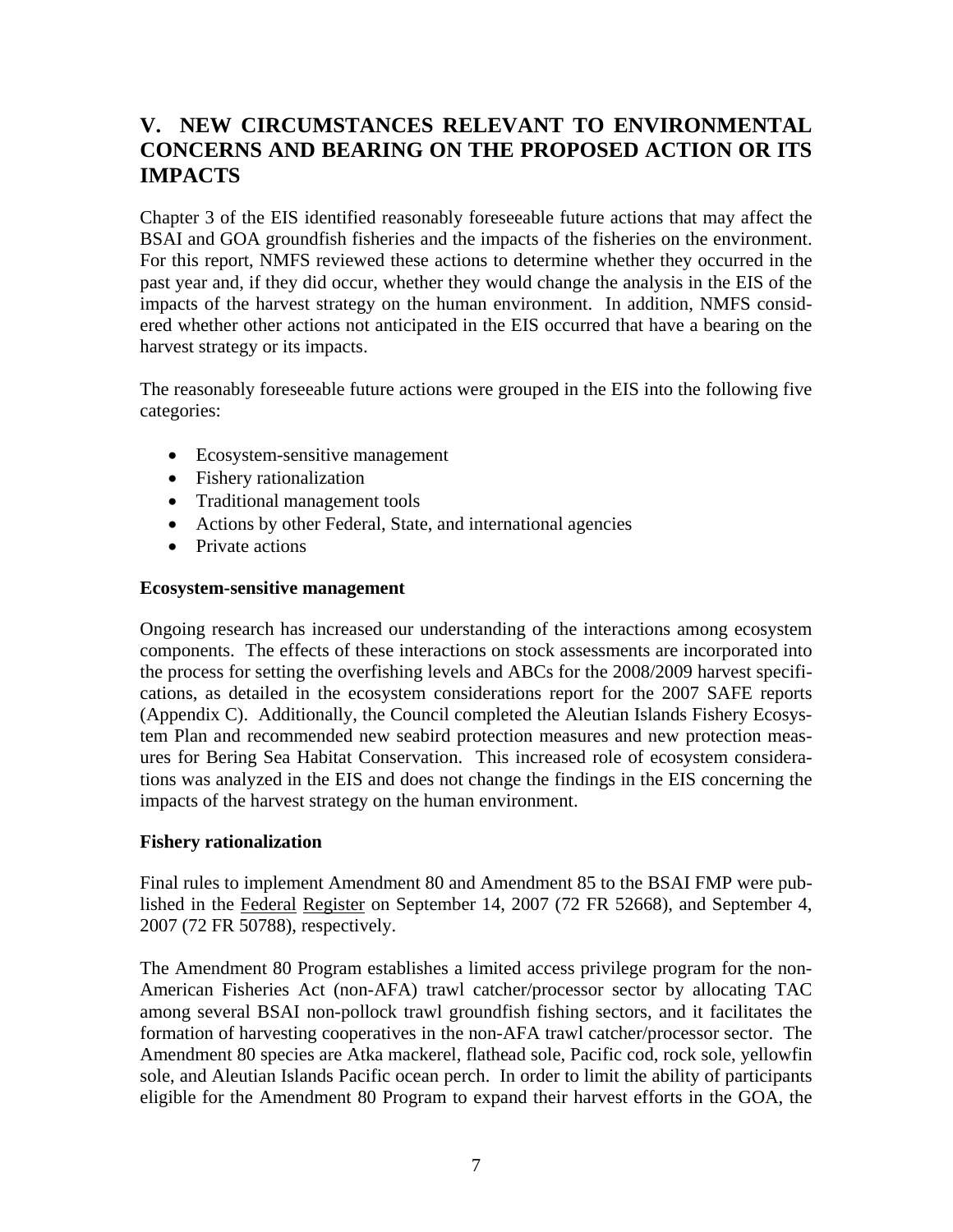program established groundfish and PSC limits as sideboard limits for Amendment 80 Program participants in the GOA.

Amendment 85 modifies the current allocations and seasonal apportionments of BSAI Pacific cod TAC among various harvest sectors. Amendment 85 reduces uncertainty about the availability of yearly harvests within sectors caused by reallocations and main tains stability among sectors in the BSAI Pacific cod fishery.

NMFS published a final rule to modify the 2008 harvest specifications under the provisions of Amendments 80 and 85 (72 FR 71802, December 19, 2007). This action is necthe beginning of the 2008 fishing year, which opens under the final 2007 and 2008 harvest specifications. NMFS will extend these allocations with the 2008 and 2009 proessary to ensure that allocations will be in effect for Amendment 80 and 85 participants at posed and final harvest specifications.

and 85 allocate to the CDQ Program 10.7 percent of the TAC of the species allocated un-Additionally, Amendments 80 and 85 incorporate statutory mandates of the Magnuson-Stevens Act, as amended by the Coast Guard and Maritime Transportation Act of 2006 and the Magnuson-Stevens Fishery Conservation and Management Reauthorization Act of 2006. These amendments to the Magnuson-Stevens Act required that Amendments 80 der those FMP amendments. The Magnuson-Stevens Act requires that all catch of these species accrue against the CDQ allocations, including catch in both the directed fisheries for these species and any incidental catch or bycatch. Minor revisions were made to catch monitoring requirements for the CDQ fisheries to comply with the new Magnuson-Stevens Act requirement that the CDQ fisheries be managed no more restrictively than the cooperative fisheries for these same species.

to the CDQ Program of TAC categories without directed fisheries in the BSAI were dis-The Magnuson-Stevens Act also requires that allocations to the CDQ Program be made only for species with directed fisheries in the BSAI. Under Amendment 80, allocations continued. These species include pollock in the Bogoslof District, Greenland turbot in the Aleutian Islands, Alaska plaice, other flatfish, rockfish, and other species. Catch in the CDQ fisheries of these species will be managed under the regulations and according to the individual fishery's status for that TAC category. Retention of species closed to directed fishing will be limited to maximum retainable amounts, or all catch of the spe- - cies will have to be discarded. Notices of closure to directed fishing and of retention re quirements for these species will apply to the CDQ and non-CDQ sectors. The catch of these species in the CDQ fisheries will not constrain the catch of other CDQ species unless catch by all sectors approached an overfishing level.

- the human environment. They therefore do not constitute "significant new circum Amendments 80 and 85 improve management for the species under those programs and modify the method of TAC allocations; however, these programs do not alter the harvest specification process or change analysis in the EIS of impacts of the harvest strategy on stances" necessitating a supplemental EIS pursuant to 40 CFR 1502.9(c)(1)(ii).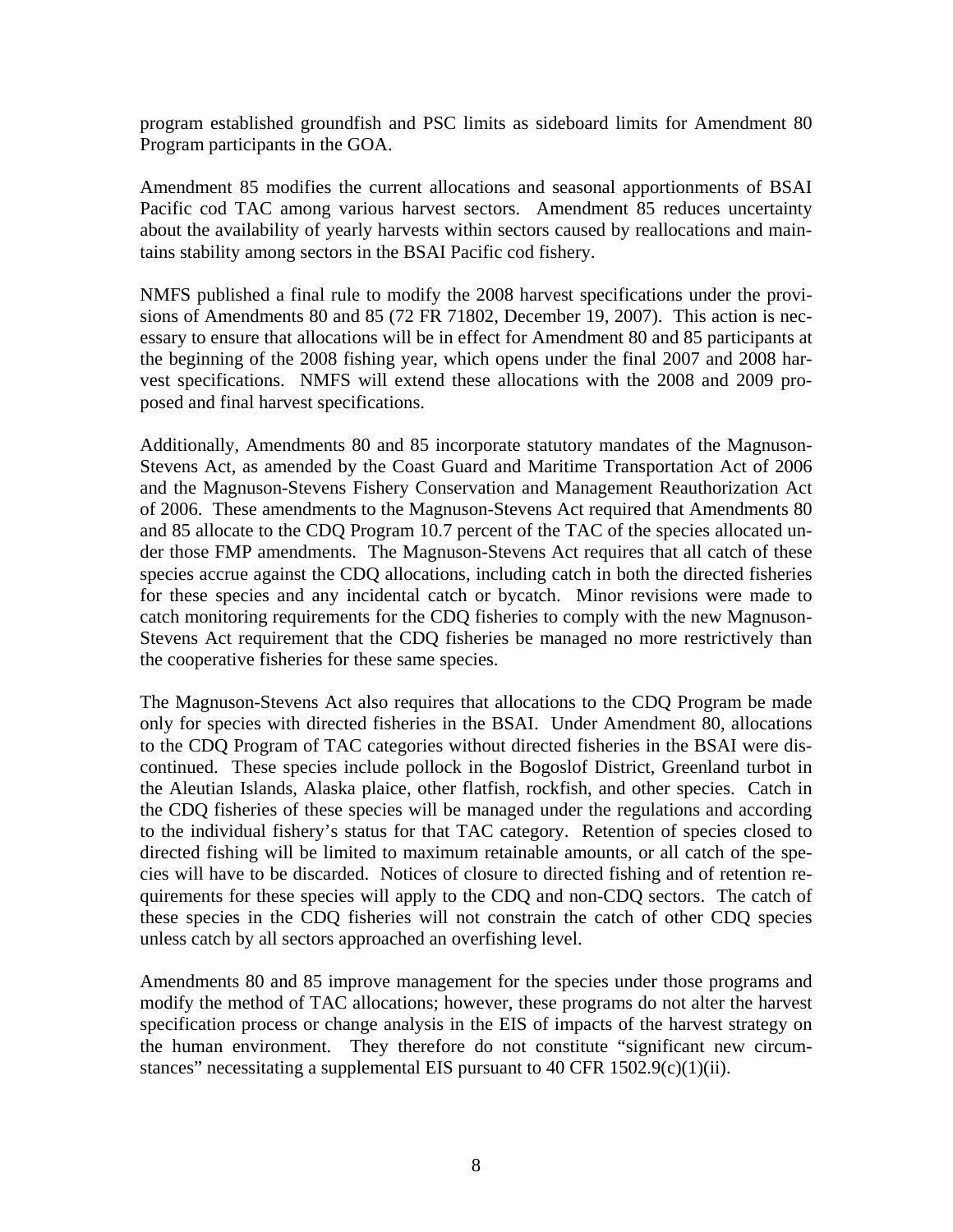#### **Traditional management tools**

 $\overline{a}$ 

The Council is concerned about the increasing levels of salmon bycatch in the BSAI pollock fisheries because of the potential for negative impacts on western Alaska salmon stocks. Amendment 84 established the salmon bycatch intercooperative agreement that allows vessels participating in the directed fisheries for pollock in the Bering Sea to use their internal cooperative structure to reduce salmon bycatch using a method called the voluntary rolling hotspot system (VRHS). In recommending Amendment 84, the Council recognized that current regulatory management measures, including a bycatch cap that triggered closure of fixed salmon savings areas, have not been effective at reducing salmon bycatch. Amendment 84 provides an alternative approach to managing salmon bycatch which has the potential to be more effective than current regulations. NMFS im for Modifying Existing Chinook and Chum Salmon Savings Areas: Final Rule Implementing Amendment 84 to the FMP for Groundfish of the Bering Sea and Aleutian Isplemented Amendment 84 with a final rule published in the Federal Register on October 29, 2007 (72 FR 61070). The effects of the VRHS were analyzed in the EA/RIR/IRFA lands Management Area.<sup>2</sup>

salmon savings areas in the BSAI. These management measures could incorporate cur-NMFS and the Council have begun a process pursuant to the National Environmental Policy Act to analyze alternative management measures to the current Chinook and chum rent or new bycatch reduction tools.

fishing permit. Accordingly, the adoption of Amendment 84 does not represent signifi-The EIS describes and analyzes the impacts of the pollock fishery's salmon bycatch with the VRHS measures in place, which were in effect at the time pursuant to an exempted cant new circumstances necessitating an SEIS.

### **Actions by other Federal, State, and international agencies and private actions**

No additional actions beyond those identified in the EIS have occurred since January 2007 that would change the analysis in the EIS of the impacts of the harvest strategy on the human environment.

<sup>&</sup>lt;sup>2</sup> North Pacific Fishery Management Council (Oct. 2007), Environmental Assessment/Regulatory Impact Review/Initial Regulatory Flexibility Analysis for Modifying existing Chinook and chum salmon savings areas: Final Rule Implementing Amendment 84 to the Fishery Management Plan for Groundfish of the Bering Sea and Aleutian Islands Management Area. URL: http://www.fakr.noaa.gov/analyses/amd84/Am84\_EARIRFRFAfr.pdf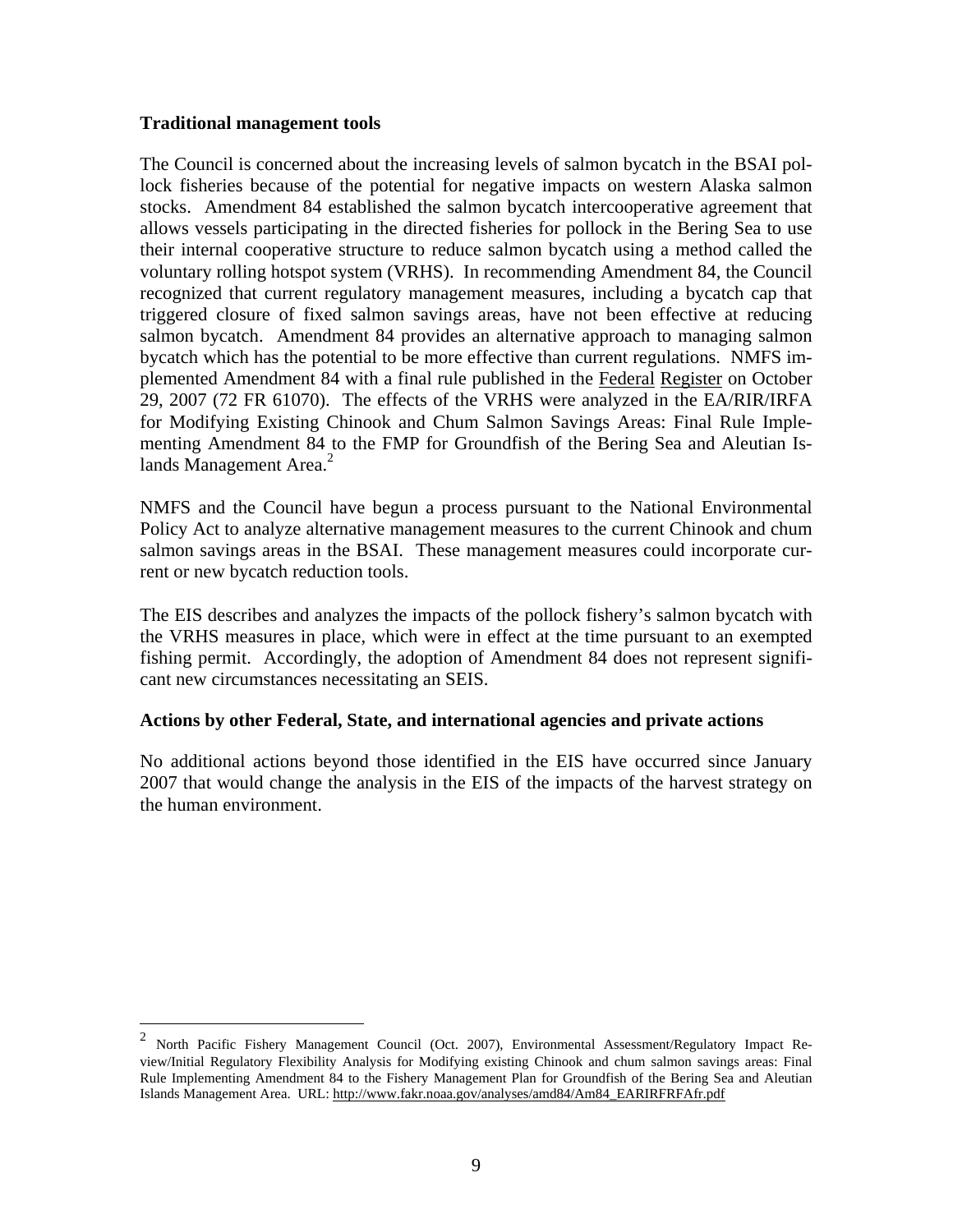### **VI. DETERMINATION**

After reviewing the information above and presented in the SAFE reports, I have determined that (1) the 2008/2009 harvest specifications, which were set according to the preferred harvest strategy, do not constitute a change in the action, and (2) the information presented does not indicate that there are significant new circumstances or information relevant to environmental concerns and bearing on the proposed action or its impacts. Additionally, the 2008/2009 harvest specifications will result in environmental impacts within the scope of those analyzed and disclosed in the EIS. Therefore, supplemental NEPA documentation is not necessary to implement the 2008/2009 harvest specifications. ~fl~ • lAd .. eg10na mm1strator

Regional Administrator

### **VII. PREPARERS AND PERSONS CONSULTED**

#### *Preparers*

- Gretchen Anne Harrington, Fishery Management Plan Coordinator. NMFS, Alaska Region, Sustainable Fisheries Division, Juneau, Alaska, Gretchen.Harrington@noaa.gov.
- Mary Furuness, Resource Management Specialist, NMFS, Alaska Region, Sustainable Fisheries Division, Juneau, Alaska, Mary.Furuness@noaa.gov.
- Ben Muse, Ph.D., Industry Economist. NMFS, Alaska Region, Sustainable Fisheries Division, Juneau, Alaska, Ben.Muse(@noaa.gov.

#### *Persons consulted*

Demian Schane, J.D., Attorney Advisor. NOAA General Counsel, Alaska Region, Juneau, Alaska.

Glenn Merrill, Fishery Regulation Specialist, NMFS, Alaska Region, Sustainable Fisheries Division, Juneau, Alaska.

Joe McCabe, Paralegal Specialist. NOAA General Counsel, Alaska Region, Juneau, Alaska.

Melanie Brown, Fishery Regulation Specialist, NMFS, Alaska Region, Sustainable Fisheries Division, Juneau, Alaska.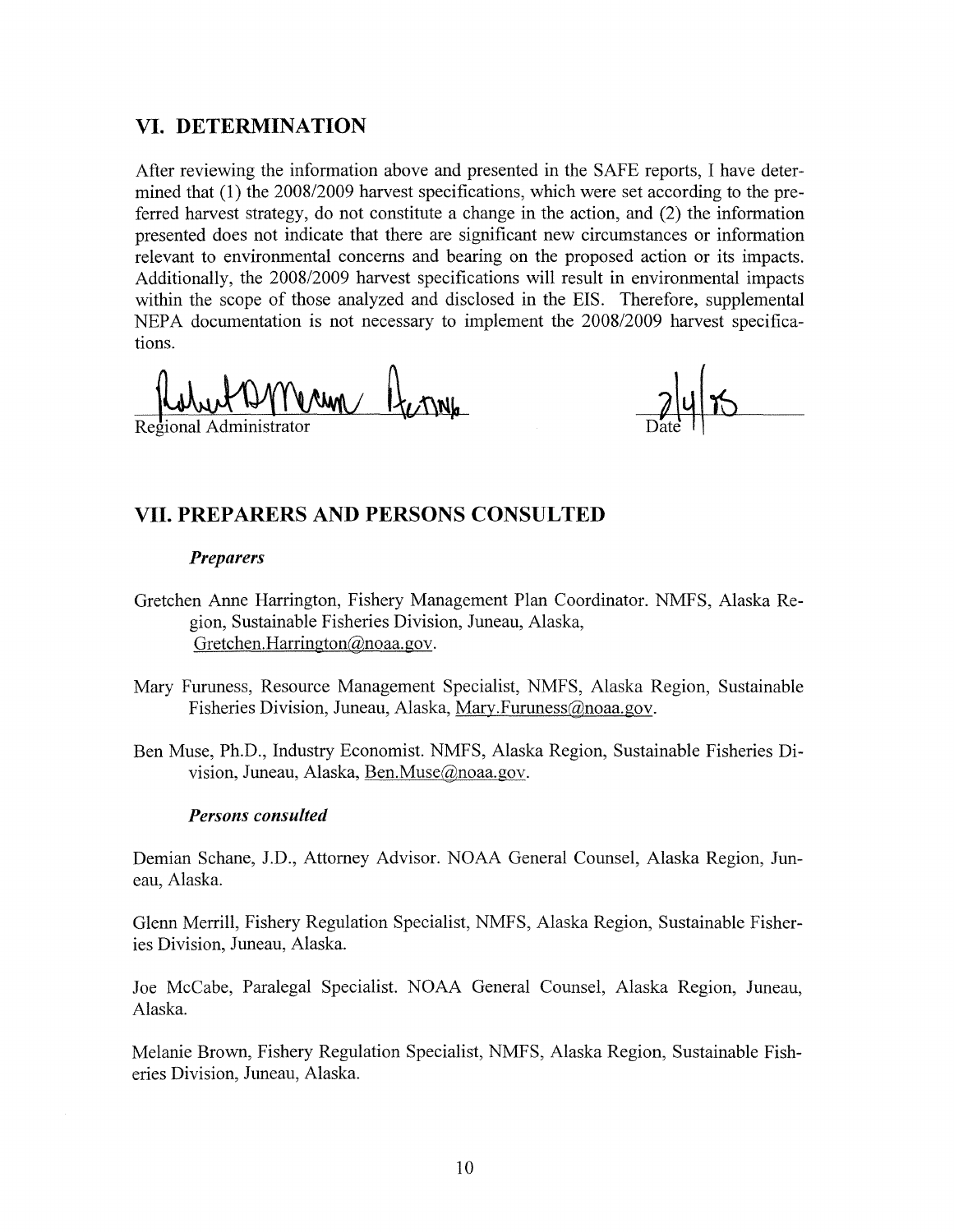Sally Bibb, Branch Chief, NMFS, Alaska Region, Sustainable Fisheries Division, Juneau, Alaska.

Steven K. Davis, NEPA Coordinator, Alaska Region, Anchorage, Alaska.